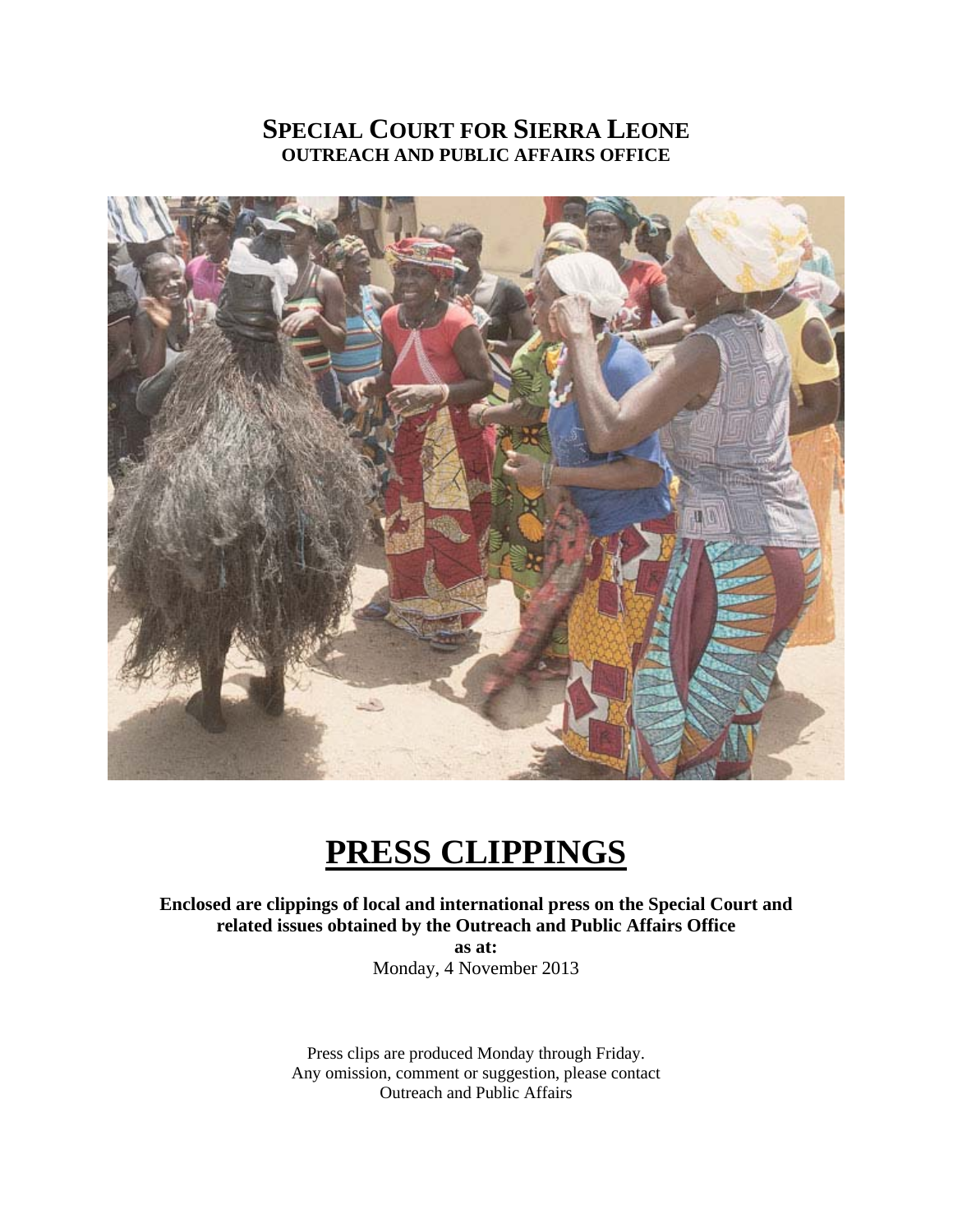| <b>Local News</b>                                                                           |             |
|---------------------------------------------------------------------------------------------|-------------|
| German Ambassador Presents Credentials / GOSL                                               | Page 3      |
| <b>International News</b>                                                                   |             |
| CJL Remembers Five American Nuns Killed in Liberian Civil War / New Liberian                | Pages 4-5   |
| International Court Chiefs Brief UN Assembly on Progress, Challenges / UN News Centre       | Pages 6-7   |
| World Court Excuses Kenya President, as ex-ICC Prosecutor Slams Colleagues / Premier Times  | Pages 8-9   |
| The ICC: Time for Africa to Take Charge / Nehanda Radio                                     | Pages 10-12 |
| Should Africa Quit ICC or ICC Quit Africa? Rethinking ICC - Africa Relations / New Liberian | Pages 13-14 |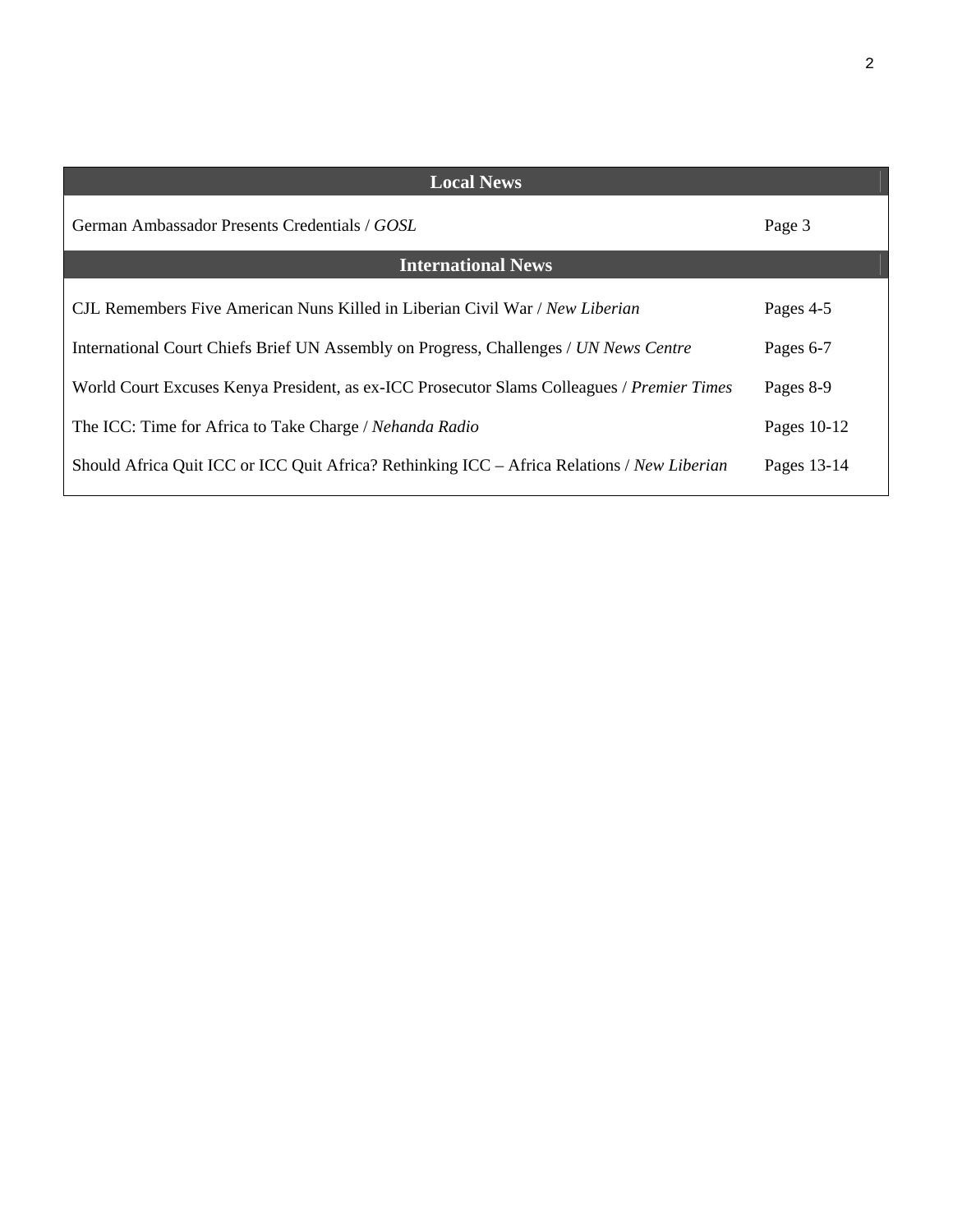# Government of Sierra Leone

Friday, 2 November 2013 Press Release

#### **German Ambassador Presents Credentials**

FREETOWN, 31st October, 2013; The Ambassador of the Federal Republic of Germany to the Republic of Sierra Leone has presented his letters of credence to His Excellency President Dr Ernest Bai Koroma during a ceremony held at State House, Freetown.

Receiving the German Envoy, Christian Rumplecker, President Koroma said Sierra Leone is proud of the long standing bilateral relationship between Sierra Leone and the Federal Republic of Germany with the country benefiting from cooperation and assistance in many areas, including support through the United Nations, for the establishment of the Truth and Reconciliation Commission, the Special Court for Sierra Leone, Peace Building Fund and the UNDP 'Arms for Development'.

-SNIP-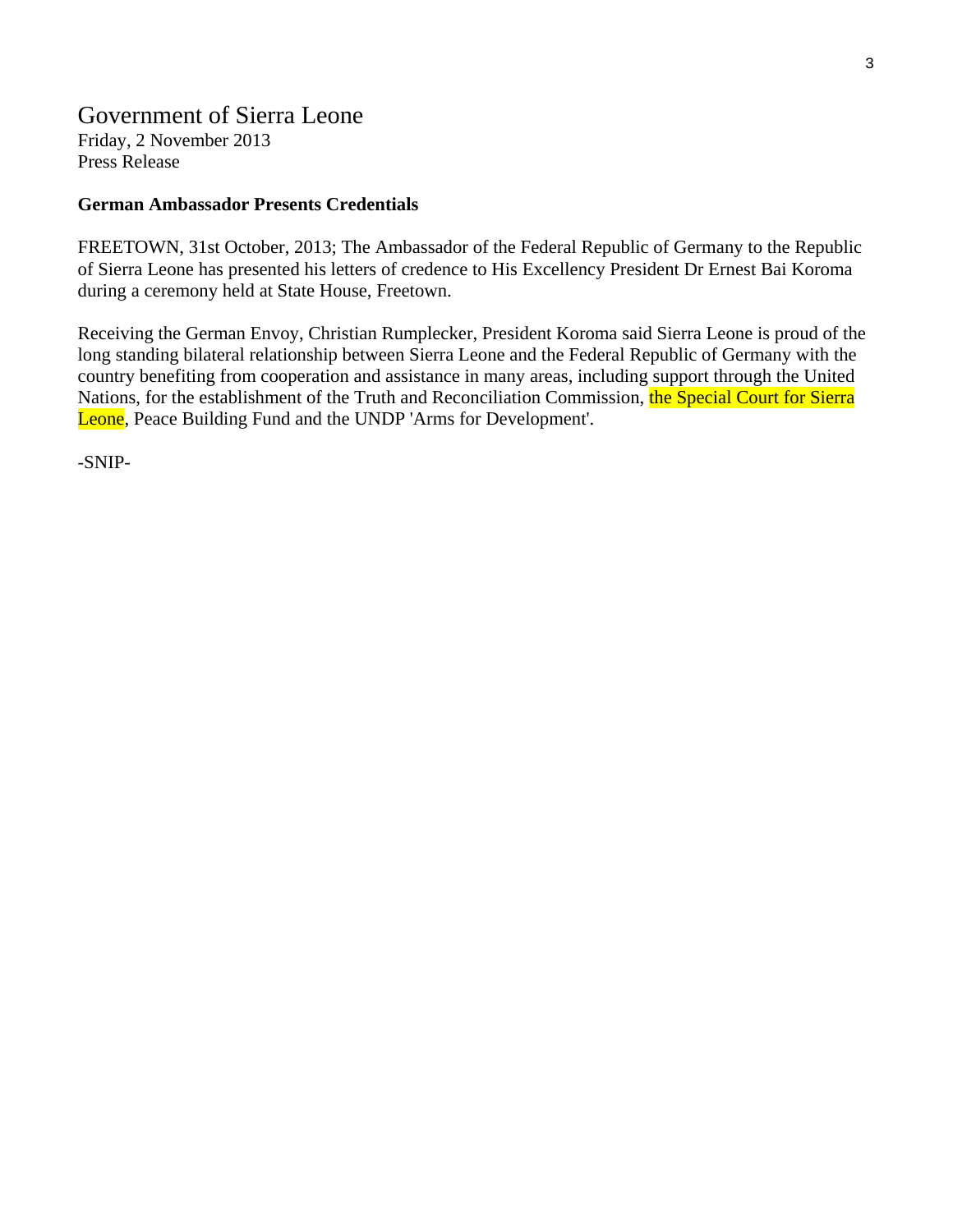# New Liberian Monday, 28 October 2013

#### **CJL Remembers Five American Nuns Killed in Liberian Civil War**

"They called themselves freedom fighters, but they killed innocent people; we pray for those liars". These were the words of the late Roman Catholic Archbishop, Michael Kpakala Francis, expressing his remorse and antipathy surrounding the horrific killing of five catholic nuns at the evil hands of war criminals who maimed, raped, and murdered more than 250, 000 innocent Liberians and foreign nationals during Liberia's 14-year civil war.

Under the notorious code name of "Operation Octopus", the rebel forces of the National Patriotic Front of Liberia (NPFL) of convicted war criminal Charles Taylor, carried out a gruesome campaign of indiscriminately killing innocent Liberians and foreign nationals in the Barnersville community located on the outskirts of Monrovia, the country's civic and commercial capital.

Verifiable and documented reports, including revelations made at the public hearings of Liberia's Truth and Reconciliation Commission(TRC) a few years ago, uncovered that the Operation Octopus was conceived with the purpose of implementing a program to ensure that the NPFL exerted full and total control over the City of Monrovia and its environs. This would become the NPFL's scorched-earth policy and template for prosecuting its senseless war throughout the 90's, making the city unsafe and unlivable for its inhabitants, and meting out unspeakable crimes to instill fear and submission in the populace.

This particular operation was spearheaded by one General Christopher "Mosquito" Vambo, who, acting on orders from his high commandant Charles Taylor, held the nuns captive, had them disrobed and bludgeoned to death. The Illinois-based missionaries, Sisters Kathleen McGuire, Barbara Muttra, Agnes Mueller, Mary Kolar, and Shirley Kolmer, were all brutally murdered by Charles Taylor and his militia. Although, Mr. Taylor was charged for war crimes in neighboring Sierra Leone and sentenced to a 50-year prison term by the International Crimes Court (ICC), neither he nor other war crimes perpetrators were charged for war crimes in Liberia.

Nearly 21 years after this horrendous criminal act that was carried out on October 20, 1992, the Coalition for Justice in Liberia (CJL) wishes to remember these five nuns for their sacrificial humanitarian services they rendered the people of Liberia, many of whom are living impoverished and traumatized war victims. The enviable missionary work of these nuns, who left the comfort of their homeland in the United States to come to Liberia to help educate its youth and treat its sick should not go unnoticed as thousands of Liberian youth who otherwise would not have had that opportunity. They benefitted greatly from their tremendous sacrifice and generosity. One youth recalling his experience, remembered the nuns as "loving, kind, and caring" in all that they did during their many years in Liberia.

Moreover, CJL recognizes and applauds the significant contributions the nuns and the Catholic church have made in some of the remotest areas of the country that are yet to experience the presence and impact of the national government's policies.

Today as we remember these nuns, CJL feels compelled to call attention to the quest for justice for the victims of the Liberian civil war. We cannot ignore the fact that those estimated 250,000 innocent Liberians and foreign nationals who lost their lives at the brutal hands of war perpetrators, are yet to experience the bells of justice. The country now rightfully brags about 10 years of peace, with the support of the international community, which all Liberians must celebrate and fight to keep, but at the same time,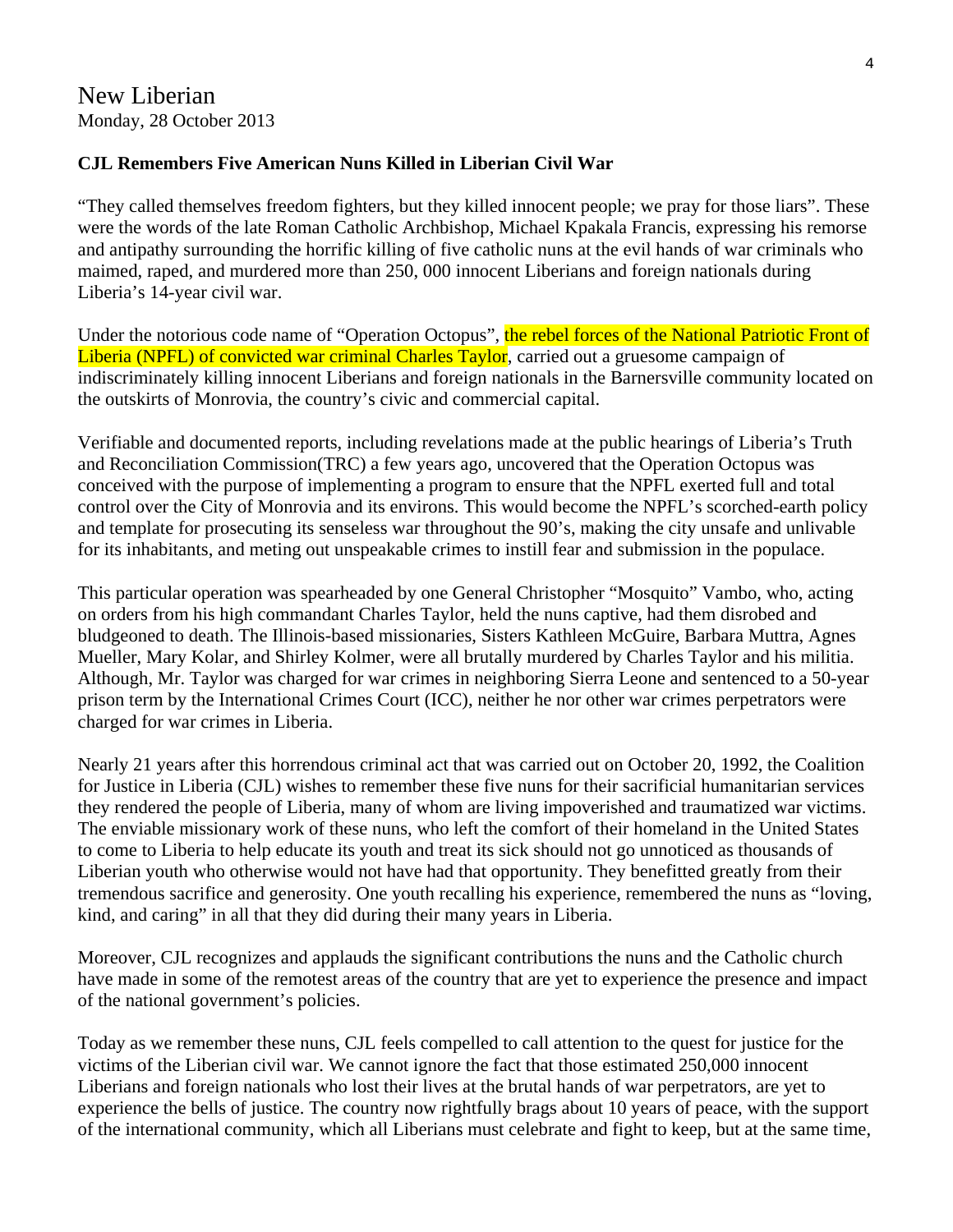we must remind our fellow compatriots that our peace is still fragile and we can only have sustained peace when it is rooted in justice. Let us not forget that peace is not only the absence of war or tension, it is foremost the presence of justice. As Liberians, we can only enjoy real peace when war perpetrators who committed crimes of war and crimes against humanity, face the full weight of justice. CJL will not relent in its advocacy for truth and justice, and will continue to immortalize those who died in this senseless war that left deep scars on our nation.

May the Souls of these Nuns and those who died in the reckless carnage of Operation Octopus, forever be remembered.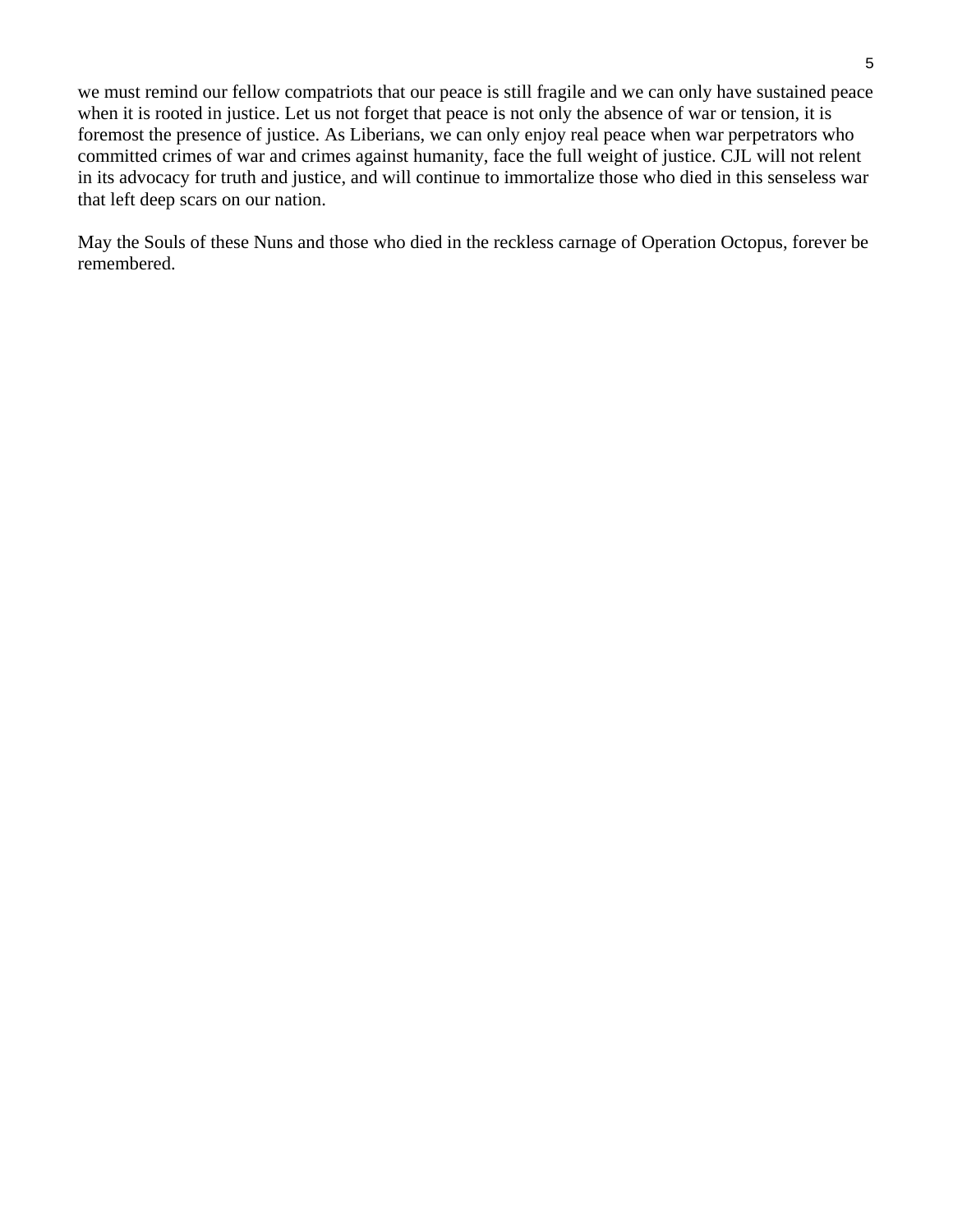# United Nations News Centre Thursday, 31 October 2013

#### **International court chiefs brief UN Assembly on progress, challenges**



Senior officials from the top United Nations judicial body – the International Court of Justice (ICJ) – and from the International Criminal Court, briefed the UN General Assembly today, highlighting the work of the courts over the past year tackling their respective cases.

"During the last 12 months, the International Court of Justice has continued to fulfil its role as the forum of choice of the international community of States for the peaceful settlement of every kind of international dispute over which it has jurisdiction," Judge Peter Tomka, President of the Court said, briefing the General Assembly at UN Headquarters in New York.

He said that the Court has cleared its backlog of cases and detailed for the Assembly the progress of as many as 11 contentious cases with which it dealt over the past year.

The Hague-based body – often referred to as the "World Court" – held public hearings in and is currently deliberating three cases, a maritime dispute involving Peru and Chile, an interpretation of a 1962 judgement in the case concerning the Temple of Preah Vihear between Cambodia and Thailand, and the case concerning whaling in the Antarctic between Australia and Japan, with New Zealand intervening.

The Court also delivered two judgements this year, the first in a territorial and maritime dispute involving Nicaragua and Colombia, and the second in the frontier dispute between Burkina Faso and Niger. In addition, the ICJ delivered six Orders in other cases.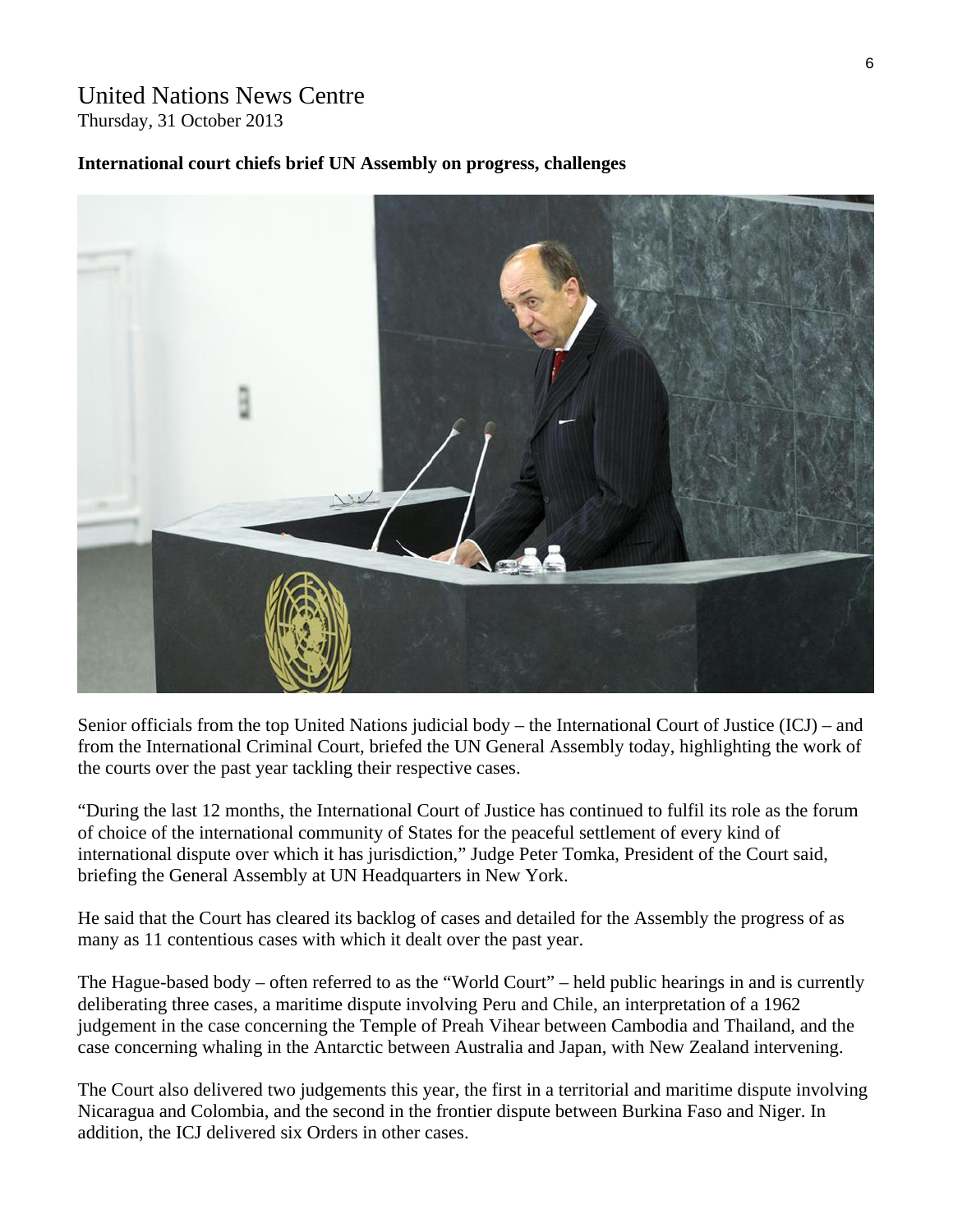"It should be emphasized once again…that, since the Court has been able to clear its backlog of cases, States thinking of submitting cases to the principal judicial organ of the United Nations can be confident that, as soon as they have completed their written exchanges, the Court will move to the hearings stage without delay," he told the Assembly.

Also briefing the Assembly was Judge Sang-Hyun Song, President of the International Criminal Court (ICC), who provided an update on the eight situations before the Court Uganda, the Democratic Republic of the Congo (DRC), the Central African Republic (CAR), Mali, Kenya, Côte d'Ivoire, the Darfur region of Sudan, and Libya.

"The ICC has attracted considerable international attention in the past months, especially in Africa. Some voices have urged the Court to show flexibility on certain issues," noted Mr. Song. "I would like to underline that while the ICC will naturally try to find practical solutions to the challenges it faces, such solutions must be consistent with the legal framework set by States in the Rome Statute."

With regard to Kenya, the ICC today decided to postpone the trial of Kenyan President Uhuru Kenyatta, which was set to begin on 12 November, to 5 February 2014 to allow further time for preparation of the case.

Mr. Kenyatta is charged, as an indirect co-perpetrator, with five counts of crimes against humanity consisting of murder, deportation or forcible transfer, rape, persecution and other inhumane acts allegedly committed during the post-election violence in Kenya in 2007-2008.

The ICC is an independent, permanent court that tries persons accused of the most serious crimes of concern to the international community as a whole, namely the crime of genocide, crimes against humanity, war crimes and the crime of aggression.

Mr. Song reminded Member States that the issues which engage the ICC's mandate have tremendous societal and political significance in the countries concerned. "ICC decisions will often be welcome to some and disappointing to others. But the reasons driving the Court's decisions are always legal, not political.

"In five years' time, many ad hoc courts and tribunals will have closed their doors. The ICC's role in the global efforts for peace, security and the prevention of mass atrocities will be even more pronounced than it is today."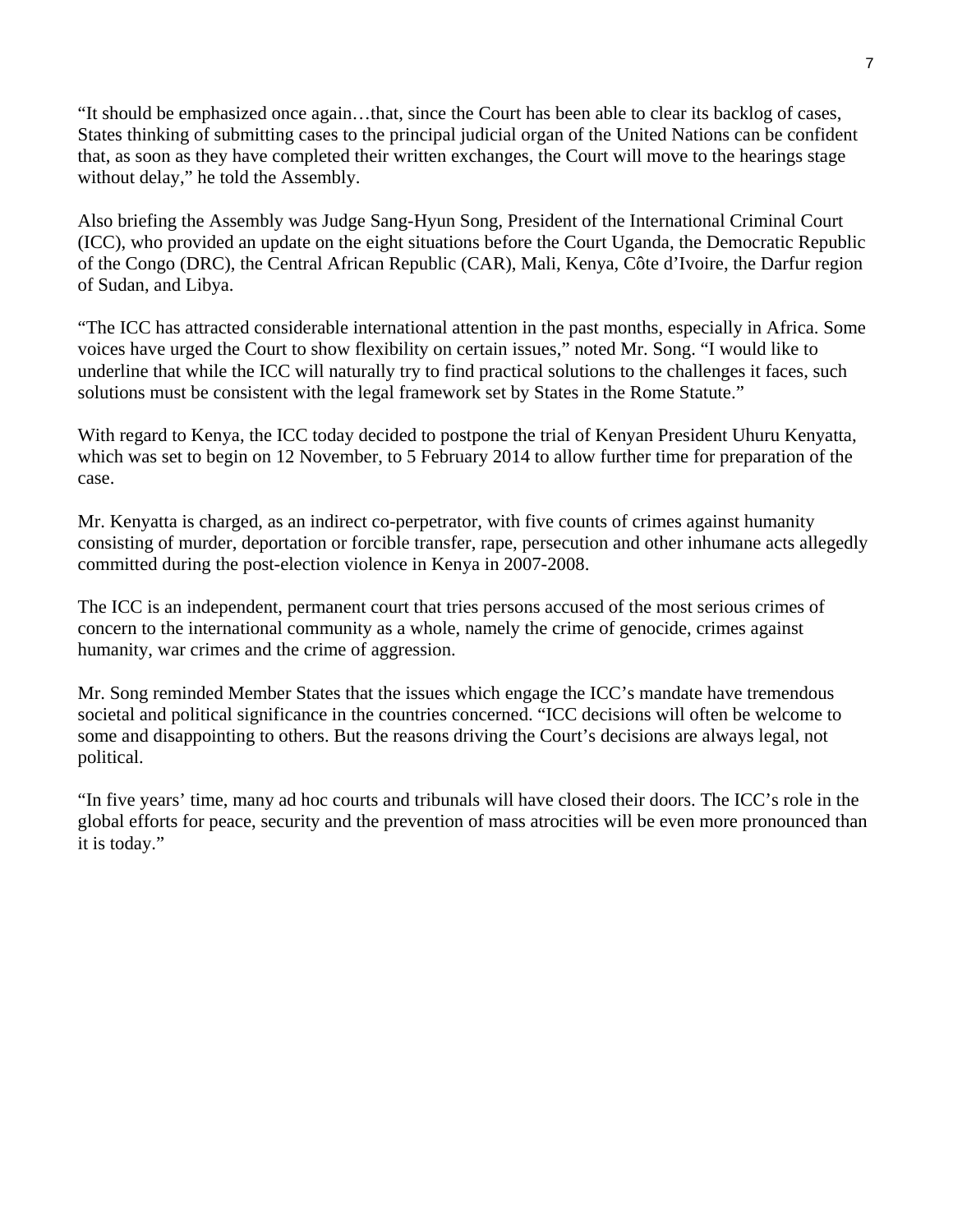# Premier Times (Nigeria) Friday, 18 October 2013

#### **World court excuses Kenya president, as ex-ICC prosecutor slams colleagues**

A former prosecutor for the court said his colleagues ignored political realities in the case against President Kenyatta

The International Criminal Court said Friday it will excuse President Uhuru Kenyatta of Kenya from attending all his impending trial for crimes against humanity, as the world court faces increasing pressure over the trial.

Judges at the court excused Kenyan President Uhuru Kenyatta from "continuous presence" at the trial, after a majority vote, with presiding Judge Kuniko Ozaki dissenting, the ICC said in a statement.

Mr. Kenyatta's trial is due to start on November 12. He is facing the charges alongside his vice, William Ruto.

They are accused of instigating a wave of violence in which at least 1,200 people died after the country's disputed election in 2007. They have denied the charges and have asked that the trial be rescheduled.

African leaders have accused the ICC of bias against them, saying the court has dedicated much of its time prosecuting alleged offenders from the continent while ignoring similar violators elsewhere.

Last week, the African Union passed a resolution calling for immunity for its serving leaders, and urging its members, including Mr. Kenyatta and Mr. Ruto, not to appear before the ICC until the United Nations Security Council responds to its demands.

In a twist that upped the pressure even more on the ICC, a former chief prosecutor of the court on Thursday condemned his former colleagues over the Kenya case, warning that the indictments could damage the international justice system.

David Crane, the U.S. lawyer who built the case against Liberia's former president, Charles Taylor, said prosecutors at The Hague had ignored political realities in pursuing the Kenyan prosecution. He said that "could be the beginning of a long slide into irrelevance for international law".

"I would never have indicted or gotten involved in justice for the Kenyan tragedy," Mr. Crane said. "It's placed them in a situation where they are damned if they do or damned if they don't."

There are reports that France is working on a UN resolution that would defer the Kenyan cases for 12 months.

Mr. Crane said the cases he built during three years of investigations in West Africa from 2002-05 took into account local politics as well as the law.

He branded former prosecutor, and Argentinian lawyer, Luis Moreno-Ocampo, who indicted the Kenyan leaders of being "over-ambitious" and having "political tin ear".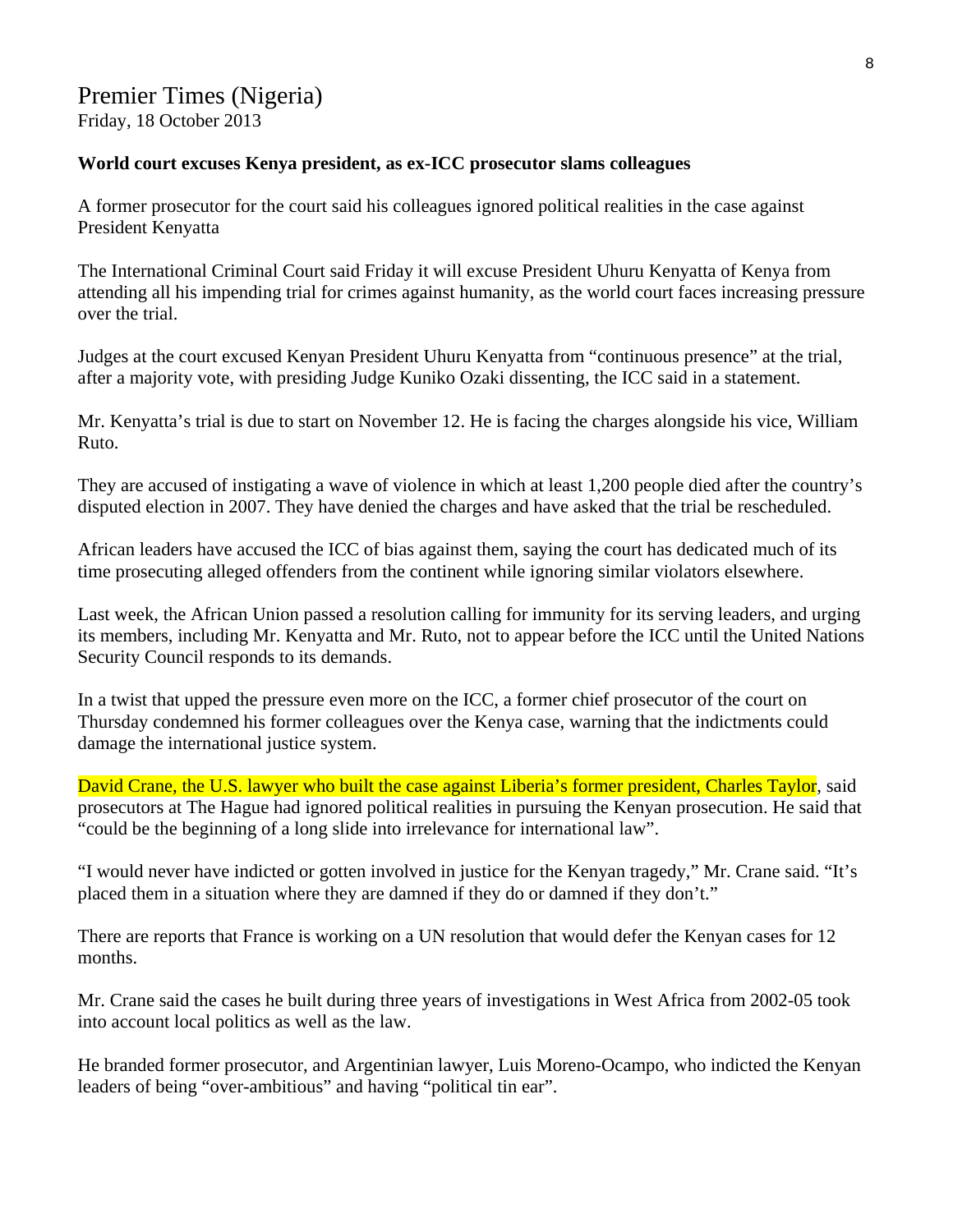Mr. Moreno-Ocampo was a celebrity in Kenya when the country came close to a civil war and as many as 400,000 people lost their homes after the election in 2007.

With many seeking justice, he led the ICC to step in after the country's National Assembly could not agree on an alternative to a deal under which a national tribunal was meant to be set up to try the guilty.

He lost the popularity after he included Messrs Kenyatta and Ruto-then candidates for the country's 2011 presidential elections- among those indicted.

Friday's ruling states that the Kenyan president must be physically present during the opening and closing statements, hearings where victims "present their views and concerns in person," the verdict, and any other sessions determined by the court.

The judges said that the exemption was granted "to accommodate the demanding functions of [Mr. Kenyatta's] office as President of Kenya".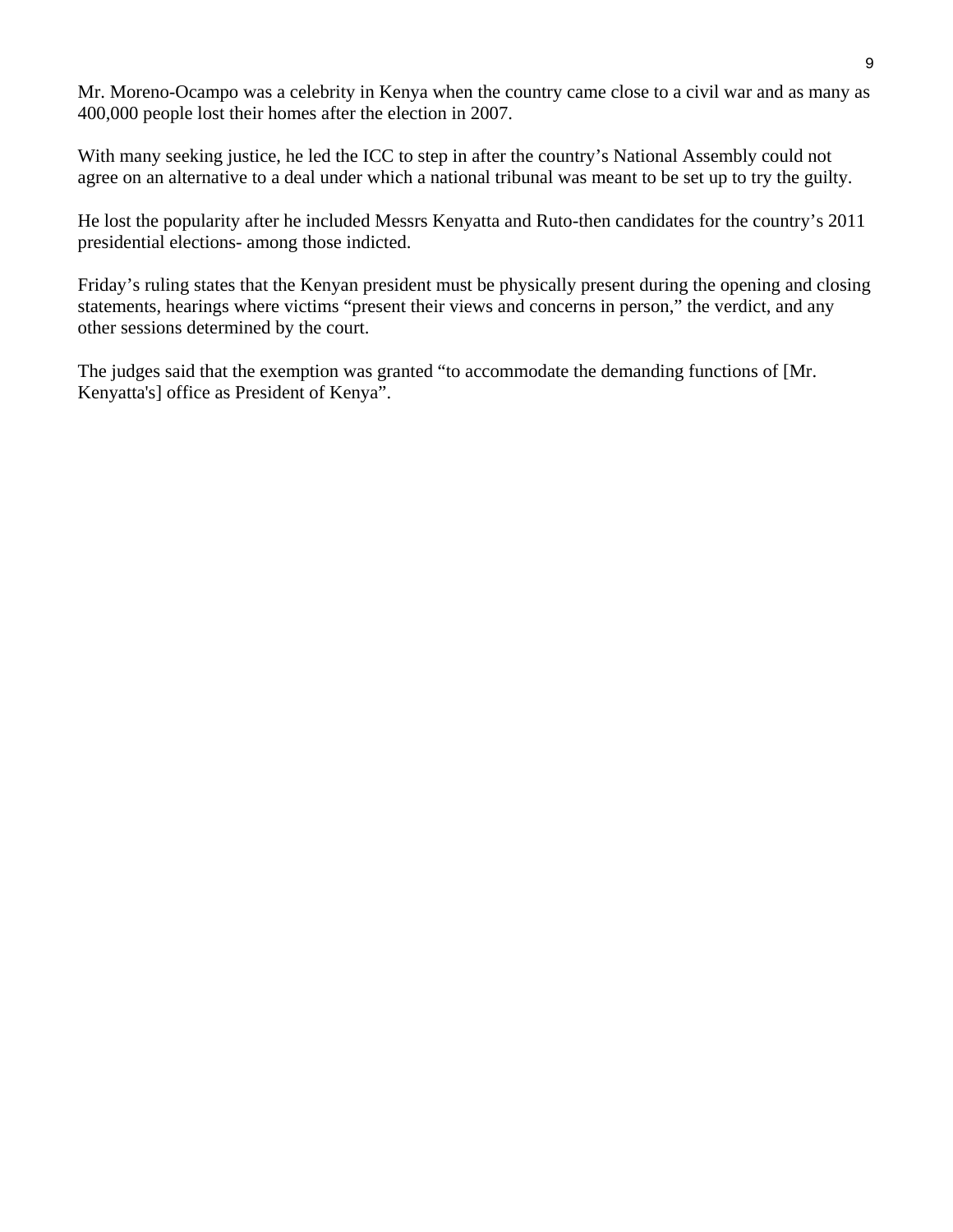# Nehanda Radio (Zimbabwe)

Monday, 4 November 2013 Opinion

#### **The ICC: Time for Africa to take charge**

#### By Wisdom Katungu

On the 12th of October 2013, the extra ordinary session of the Assembly of the African Union, in Addis Ababa sought to review Africa's relationship with the International Criminal Court.

#### **Kenya's Uhuru Kenyatta: ICC case delayed**

This decision was not only long overdue, but is very plausible and it should be the first of the several other drastic measures the continental body needs to take in order to promote the continent's self-reliance both politically and economically in order to ensure that Africa takes its rightful place in the global village.

Although the AU did not unilaterally call for the mass pull out of its members from the ICC, a clear message was sent to the west and the world that Africa will not continue to tolerate abuse and humiliation through the biased application of pseudo international law.

I firmly believe that African countries should unanimously pullout of the ICC. The following are my reasons.

#### **Political organ**

It is no secret that the ICC is a being used by the west, through their financial influence, to become a political organ targeting the cradle of mankind. The AU has at some point described the ICC as a racist, justifiably so.

The reason for that pronouncement was based on the fact that since its inception 12 years ago, the ICC has unashamedly targeted Africans. This is despite the fact since its birth, we have witnessed the most atrocious war crimes of our generation in Iraq and Afghanistan.

The masters of those war crimes continue to walk freely. Since the inception of the ICC, the world has witnessed wanton breach of international law and disregard of the UN Security Council by the so called super powers without any consequences.

On a daily basis, the Obama regime murders innocent women and children in Pakistan through drone attacks. Where is the ICC? The ICC only becomes visible when Kenyans fight in post-election violence.

Surely the domestic courts can handle those cases effectively and the perpetrators of such violence can be brought to book through the Kenyan justice system. The ICC is clearly a political organ and it has deviated from the good intentions that it was created for.

When it was created many in Africa welcomed it as a solution to unabated conflict and impunity, a cancer that is slowing down the continent's development. This explains why a number of cases have been brought to the court by the African countries themselves.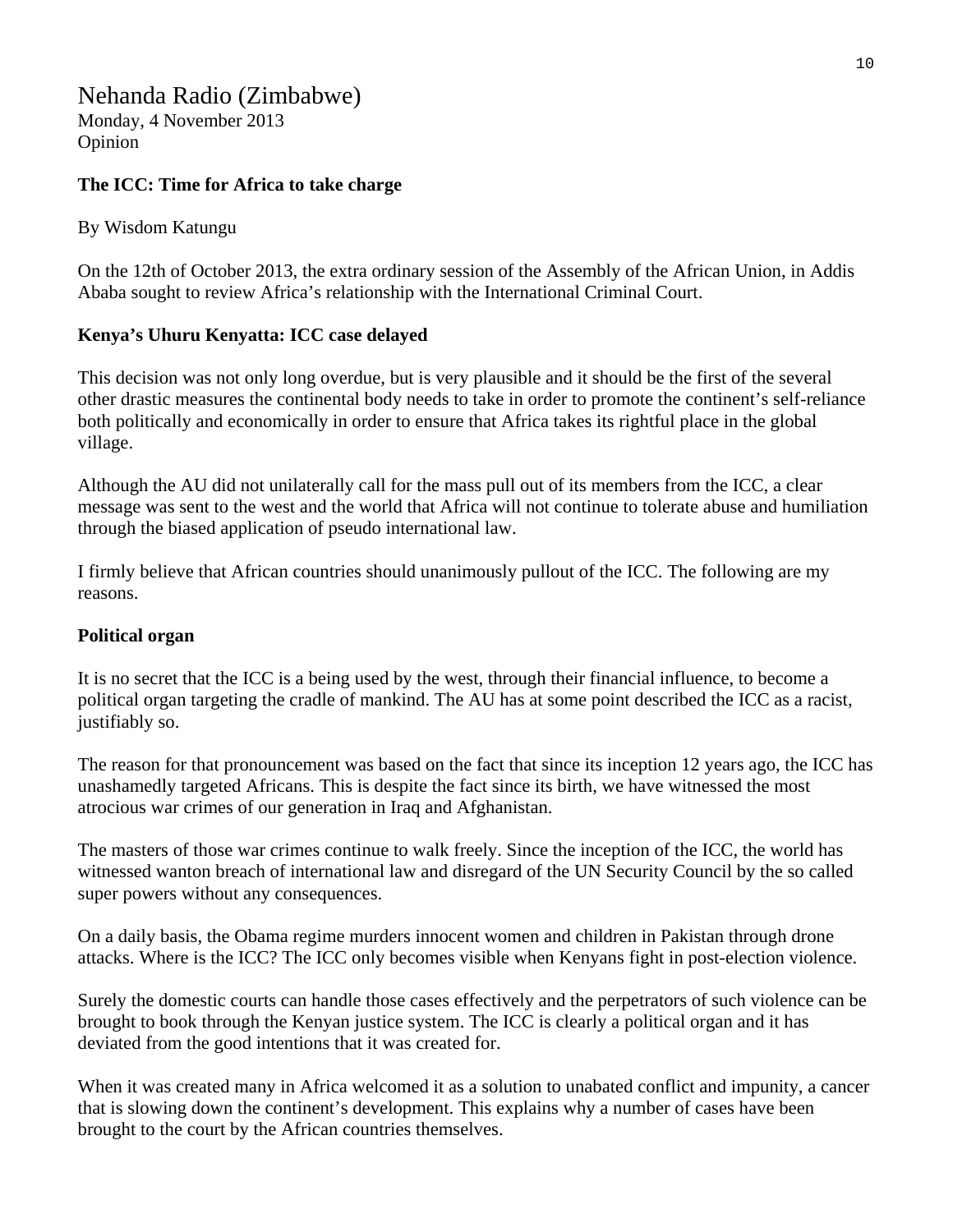However, it is worrying that the court itself seems to be paying its attention only to Africa and paying a blind eye to the war mongers in the west.

To underline that the ICC cannot be taken seriously, Robin Cook, the former British Foreign Secretary once said that the ICC was not set up to bring the British prime ministers or the United States presidents to book. So the question is if the ICC is not meant for the British and American leaders, then for whom was it set up? Practice shows that it was meant for African leaders.

#### **Selective application of justice**

The ICC was purportedly created to promote security, peace, justice and reconciliation. However it has become a joke because of the way it selectively targets Africans. If the ICC could charge Omar al Bashir with war crimes for his role in the Darfur genocide and recently Uhuru Kenyatta and his deputy for their role in the Kenyan post election violence, then surely George Bush and Tony Blair should definitely face war crimes for their role in the Iraq war.

These two gangsters attacked a sovereign state without mandate from the UN Security Council and we are still waiting for them to show us the weapons of mass destruction they were looking for. All we see is unabated bloodshed and looting of oil in Iraq yet the two continue to live lives of luxury, with no justice in sight for the victims. As long as Bush and Blair roam the streets freely, the ICC remains a mirage.

#### **African voices backing the ICC**

When the AU announced its intention to debate its relationship with the Hague based ICC, some eminent African figures raised concern and raised objections to that idea. Of note were Koffi Annan, the former UN Secretary General and Desmond Tutu.

Annan pointed out that it would be shameful if African nations were to pull out of the ICC. Archbishop emeritus Desmond Tutu stated that African countries should stop Sudan and Kenya from trying to drag Africa out of the ICC.

I am particularly interested in Tutu's comments because he has at some point called for the arrest of Tony Blair for his role in the Iraqi conflict.

However, what the 1984 Nobel Peace prize laureate fails realise is that the same ICC which has failed to bring Tony Blair to book has indicted 28 Africans for far lesser crimes than Blair and his accomplice Bush.

What Tutu is again failing to appreciate is that Charles Taylor is to serve a lengthy term in some jail a couple of miles from where Bush lives in comfort.

#### **Legal force**

The legal principles underlying the creation of the ICC leave a lot to be desired and that is why countries like American have enacted laws that protect their citizens from prosecution by the ICC.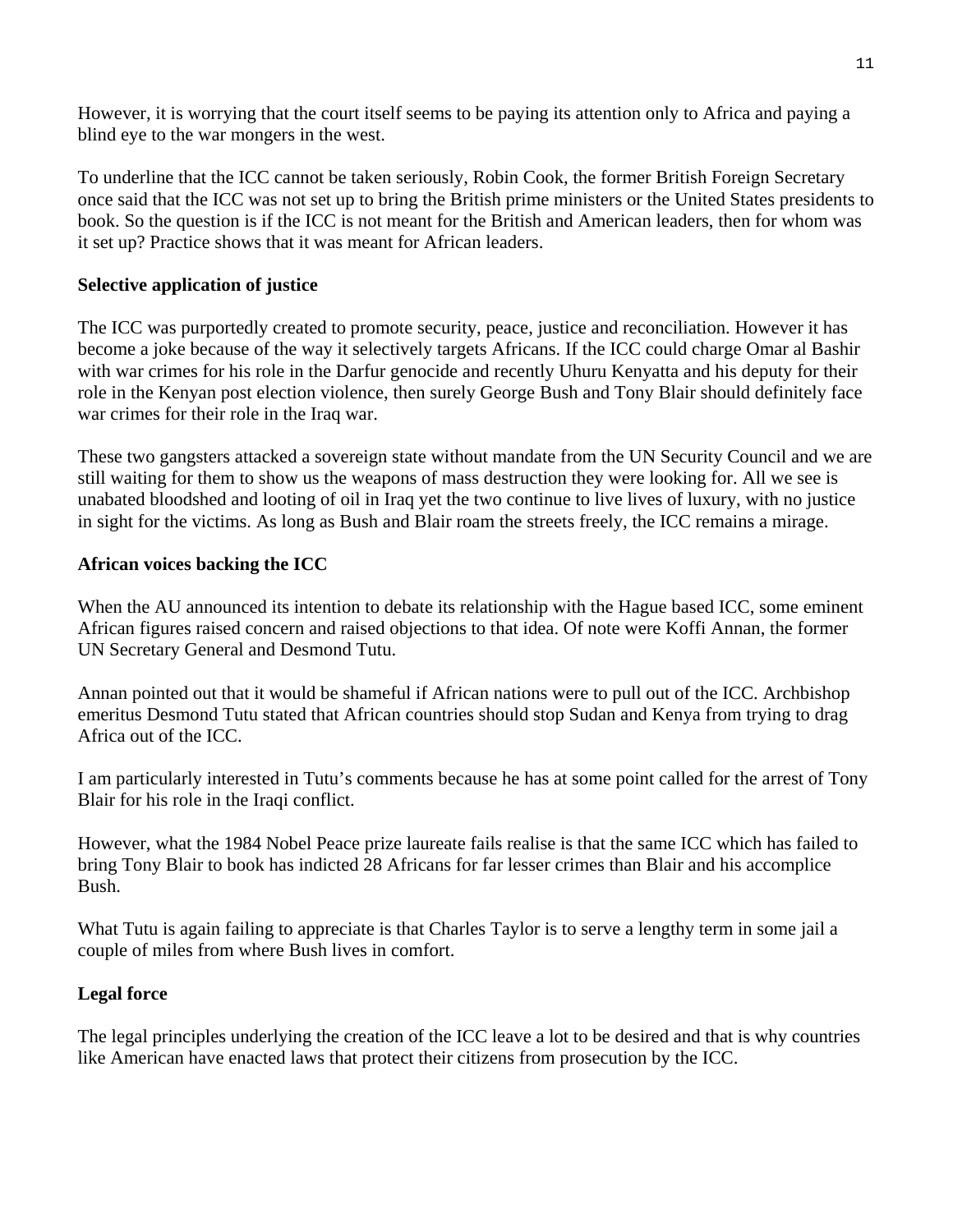The Americans have actually gone a step further declaring their right to invade the Hague to free Americans citizens that might have indicted and facing prosecution. The Australians have also wittingly taken similar measures.

Africans are however expected to send their citizens, including sitting presidents, to face humiliation in this sham of a court. In the recent past, the discord surrounding the court's affairs is so humiliating from an African perspective.

An example is that of Al Bashir's case when countries like South Africa declared that they would hand him over to the ICC if he sets foot on their territory whilst others welcomed him with both hands.

It is important now that the AU has taken a bold step in dealing with the ICC and from now onwards, we expect African countries to speak with one voice and condemn the manner in which the court operates.

Both Luis Moreno Ocampo, the first prosecutor of the ICC and Fatou Bensouda, his successor, are legal minds of great repute. Their achievements in international law should enable them to take the necessary steps to ensure that the court operates freely, fairly and consistently.

As long as the court continues its bias against Africans, Africa will unanimously pull out, rightly so. As the current prosecutor, Bensouda should spruce up the court's damaged reputation by revisiting the conflicts in Iraq, Afghanistan, Kosovo, Libya, as well as the current drone war by the Obama regime and bring all those who have killed innocent women and children to book.

#### **Way forward**

The AU has not resolved to pull out of the ICC but that still remains an option if the court's conduct does not change drastically. I still believe October 2013 Addis Ababa summit laid a foundation for the AU to demand respect from the west and the world at large.

The next step by the AU should now focus on the reform of the United Nations, especially the long overdue permanent seat in the Security Council. The fact Africa deserves a permanent seat on the Security Council is not debatable.

Africa cannot continue to look to Russia and China for decisions that affect the continent. The AU should build from the Addis Ababa summit and begin to take some drastic decisions aimed at uprooting poverty on the continent.

With the vast amount of mineral and other resources on the continent, Africa cannot continue to rely on aid from nations can barely survive without those same African resources. Africa needs a united voice on issues affecting the continent.

This includes uniting in stopping aggression against any African countries be it overt in the form of economic sanctions and political aggression or covert in the form of pseudo international law through the ICC.

*\*Katungu is a social analyst and independent political thinker based in Johannesburg. You can follow him on twitter @wizziekat*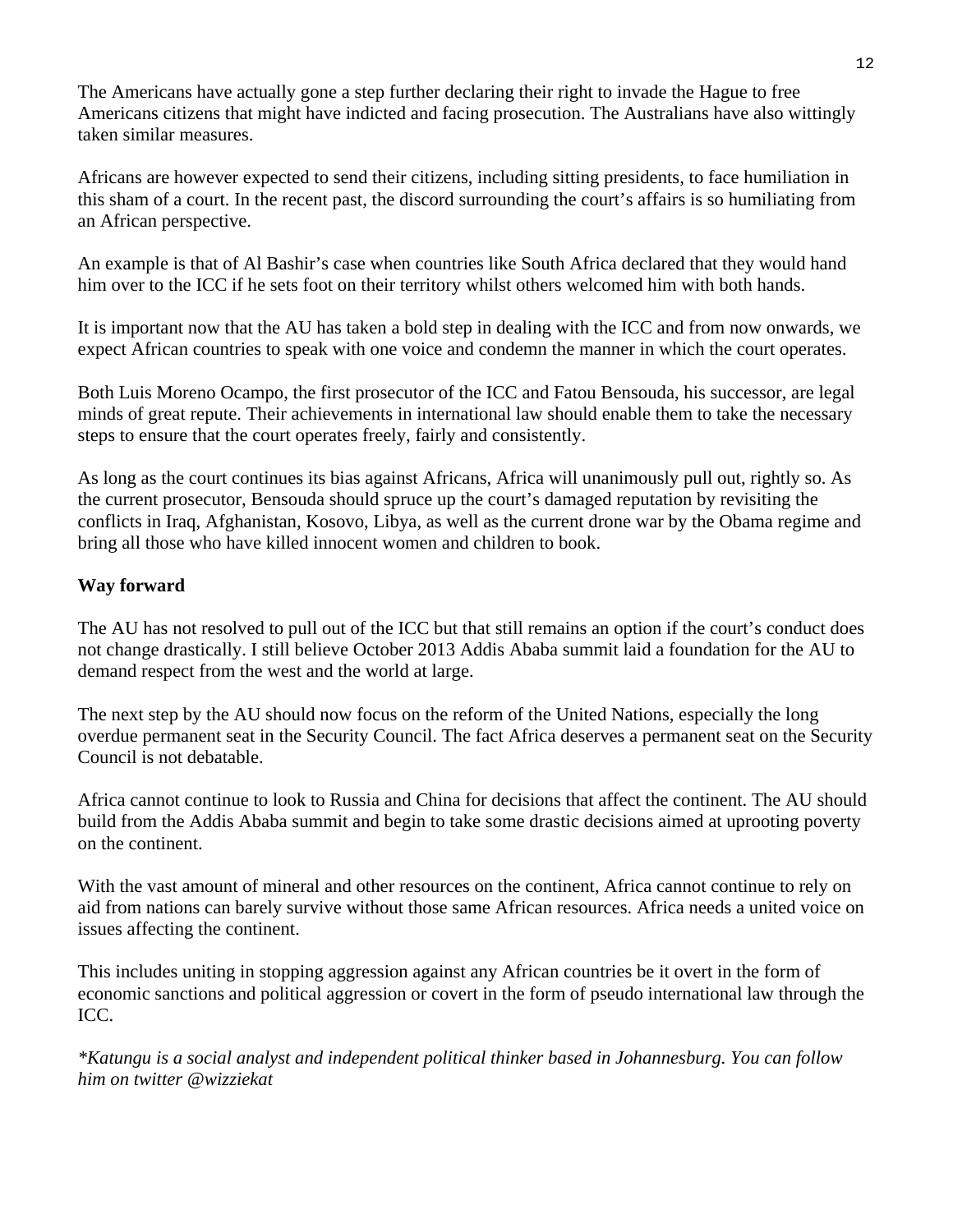The New Liberian Sunday, 4 November 2013 Opinion

#### **Should Africa Quit ICC or ICC Quit Africa? Rethinking ICC – Africa Relations**

#### By Ndegwa Kungu

With the current judicial proceedings at the International criminal court (ICC) indicting current African leaders, ICC and its entire systems has come under heavy scrutiny from fanatics and sympathizers as well. All through the years, the very existence of the court and its prominence had been at the periphery of the public sphere that majority of the common citizenry knew little or nothing about it. Most currently, regional politics in Africa have drastically shifted attention to ICC interrogating its relations and mode of doing business with Africa. With the Kenyan case alongside other African cases in the ICC judicial mileage, Africa as a continent through the African union has deliberated pulling out of the Rome statute that automatically binds them to the ICC political and perceived judicial arbitrage. It is now as a scholar and a Pan- Africanist, I contest this thought and decision as cowardice and challenge the African Union to explore the dynamics of reverting and rephrasing the premise from should; "Africa should pull out of the ICC protocol" to "ICC should pull out of Africa".

In my contention, i am completely opposed to Africa pulling out of the ICC but instead contend that Africa should use its tyranny of numbers to push for a political bid that campaign for ICC to pull out of Africa. Why do I recommend this argument? To answer this question, I am obliged, briefly to explore developments on ICC and its relations with Africa as a continent and nuance this to its relations with the global west. Pan-Africanism pointing on alleged biasness to Africa has heavily contested this relationship; however, I leave this judgment to your providence as a reader as it is far –fetched in this article.

Bellowing from the Rome statute, the international criminal court (ICC) was formed with the sole objective of "ending impunity, mediating crimes against humanity as well as war crimes". I enjoin the objectives on parenthesis as they compose the main agenda of the institution in its entirety and still underline the open-ended nature of the jurisdiction presented by omission of scope of power to allude to its universality.

In this article, I am obliged to note the redundant nature in which the court has conducted the business of disseminating justice through time across the globe. I contend that despite its universal claims to justice, ICC is obsessed with African politics and more so leaders in expense of the West who have also been actors against universal justice system.

In the recent past, there has been a resurgence of conflicts around the globe with examples in Conflicts in Iraq, Iran, Syria while in Africa region Kenya, Sudan, Somalia, Congo and Mali just to mention a few. In all these cases, ICC has managed to take hostage of the political situation in Kenya, Somalia and Sudan with the indictment of top official political leaders to trial. While this is the case, I am lost in the definition and the scope of definitions, application of its judicial power given that the same atrocities have been committed directly or indirectly by political leaders from powerful states yet the court take no judicial measure to indict western political leaders.

At some point out of arrogance, if not ignorance super powers have defended this anomaly suggesting that the respective countries are not signatories to the Statute. It is at this juncture that I pose a question of is there limit of justice?. Will humanity sit back silently to witness atrocities against humanity being